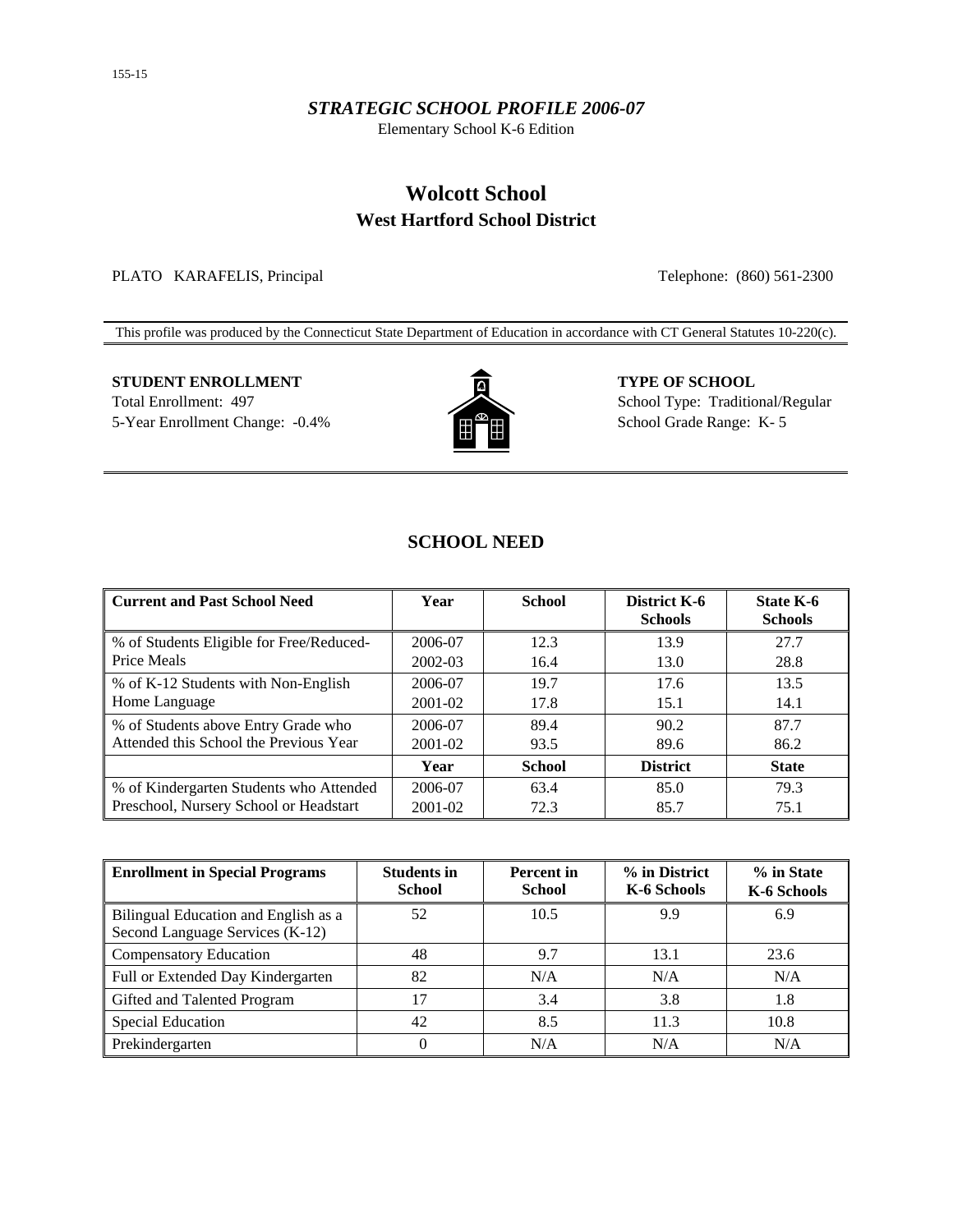| <b>Race/Ethnicity</b> | <b>Number</b> | Percent | <b>STUDENT RACE/ETHNICIT</b>           |
|-----------------------|---------------|---------|----------------------------------------|
| American Indian       |               | 0.2     |                                        |
| Asian American        | 71            | 14.3    |                                        |
| <b>Black</b>          | 43            | 8.7     | <b>Total Minority 2006-07</b><br>36.0% |
| Hispanic              | 64            | 12.9    | <b>Total Minority 2001-02</b><br>31.9% |
| White                 | 318           | 64.0    |                                        |

## **Race/Ethnicity Number Percent STUDENT RACE/ETHNICITY**

| <b>Total Minority 2006-07</b> | 36.0% |
|-------------------------------|-------|
| <b>Total Minority 2001-02</b> | 31.9% |

#### **EFFORTS TO REDUCE RACIAL, ETHNIC, AND ECONOMIC ISOLATION**

Below is the description submitted by this school of how it provides educational opportunities for its students to interact with students and teachers from diverse racial, ethnic, and economic backgrounds.

In an effort to reduce racial, ethnic, and economic isolation, Wolcott School offered several distinct programs: The Hillcrest Area Neighborhood Outreach Center (HANOC), Town Meeting, a Respect and Responsibility Program and several events designed to celebrate our school's diversity.

The HANOC Center is on Hillcrest Avenue. Over 60 lower income and minority children from this area attend our school. Through open houses, block parties, and other events, elementary age students are encouraged to visit the center. Parent workshops and related services are also offered at the center. We have sponsored individual families in need, and we have donated computer equipment and furniture to the center. Our school-based social worker coordinates the activities at Wolcott School with HANOC.

Our school holds a 10-minute welcoming assembly every Monday morning in the auditorium. We also hold a 40 minute Town Meeting every Friday in the auditorium. All students and teachers attend both assemblies. Everyone from our school community is also invited to attend. At these forums we share student accomplishments in academics, arts, leadership, and athletics. The accomplishments of children from all racial, ethnic, and economic backgrounds are celebrated. Parent attendance at Harambe and Town Meeting is consistently high and is representative of all families in our school community.

Each year we sponsor several evening events to celebrate the diversity of our school population. These events include an International Night and a Family Dance Night featuring dances from around the world. Our Respect and Responsibility/Peer Mediation Program seeks to promote strategies that reinforce respect and responsibility within the school community. The program has a dedicated room and is run by teachers, the school psychologist and the school social worker.

## **SCHOOL RESOURCES**

| <b>Instructional Time*</b>          | School | District K-6 | <b>State K-6</b> |
|-------------------------------------|--------|--------------|------------------|
| Total Hours of Instruction Per Year | 988    | 988          | 985              |

\*State law requires at least 900 hours for grades 1 through 12 and full-day kindergarten, and 450 hours for half-day kindergarten.

**TECHNOLOGY % of Classrooms, Libraries, and Laboratories Wired for: School District K-6** | **State K-6** Video | 100.0 | 98.5 | 64.6 Voice 100.0 100.0 74.8 Internet Access 100.0 100.0 97.3 Multi-Room Network (LAN)  $\vert$  100.0 100.0 81.3

| <b>Computers</b>                                | <b>School</b> | Dist $K-6$ | State K-6 | This school                     |
|-------------------------------------------------|---------------|------------|-----------|---------------------------------|
| # of Students Per Academic Computer             | 4.5           | 4.0        | 3.6       | does not have                   |
| % of Computers that are High or Moderate Power  | 90.1          | 97.1       | 89.5      | a functional<br>satellite link. |
| % of Computers with Internet Access, All Speeds | 100.0         | 97.0       | 97.3      |                                 |
| % of Computers with High Speed Internet Access  | 100.0         | 97.0       | 96.1      |                                 |
| % of Internet Computers with Filtering Software | 100.0         | 98.5       | 98.6      |                                 |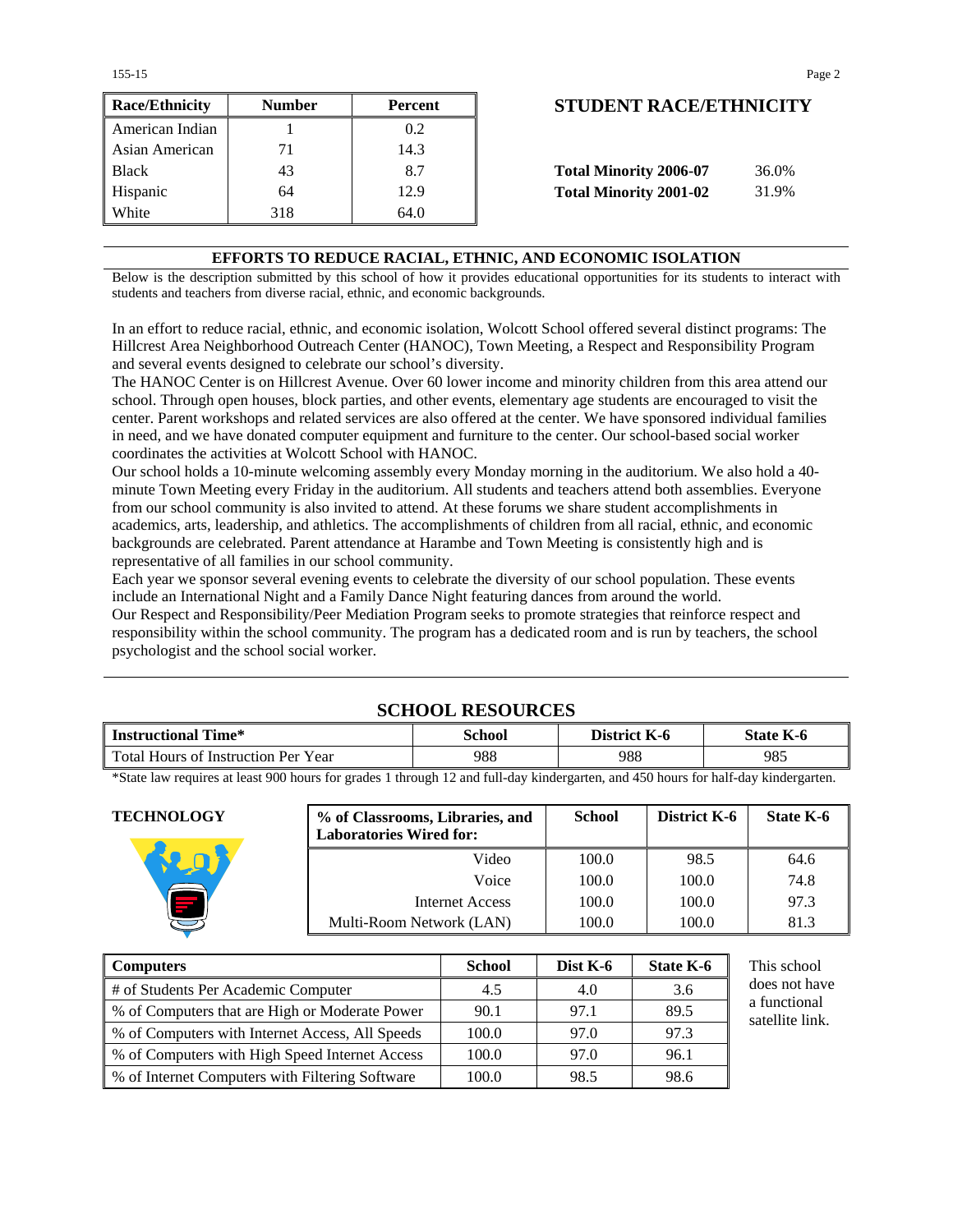### **LIBRARY MATERIALS**

Free on-line access to periodicals, newspapers, and other resources is available to all Connecticut schools through the Connecticut Digital Library.

| <b>Print and Non-Print Materials</b>                    | <b>School</b> | Dist K-6 | State K-6 |
|---------------------------------------------------------|---------------|----------|-----------|
| # of Print Volumes Per Student*                         | 31.1          | 32.8     | 28.0      |
| % of Print Volumes Purchased in<br>the Last Three Years | 13.1          | 12.2     | 12.2      |
| # of Print Periodical Subscriptions                     | 36            | 20.0     | 15.1      |
| # of Non-Print Materials                                | 336           | 275.9    | 406 R     |

\*Because a certain number of volumes are needed for a library of adequate breadth and depth, a small school may need a higher number of volumes per student.

#### **STAFFING RESOURCES**

|       |                           |               |                 |              | 1 vavno                          | --- | JJ.V |
|-------|---------------------------|---------------|-----------------|--------------|----------------------------------|-----|------|
|       | <b>Average Class Size</b> | <b>School</b> | <b>District</b> | <b>State</b> | Administrators                   | 1.0 | 1.0  |
| Gr. K | 2006-07                   | 20.5          | 19.6            | 18.2         | Department Chairs                | 0.0 | 0.0  |
|       | 2001-02                   | 20.8          | 20.3            | 18.3         | Library/Media Staff              | 1.0 | 1.0  |
| Gr. 2 | 2006-07                   | 16.0          | 20.2            | 19.5         | Counselors, Social Workers,      | 1.4 | 1.3  |
|       | 2001-02                   | 18.8          | 19.6            | 19.6         | and School Psychologists         |     |      |
| Gr. 5 | 2006-07                   | 23.3          | 22.1            | 21.2         | <b>Other Professionals</b>       | 2.0 | 1.9  |
|       | 2001-02                   | 23.0          | 21.4            | 21.5         | # of Non-Certified Instructional | 6.5 | 4.5  |

| G KESUUKULS |               |                      | <b>School Staff Count</b><br><b>Full-Time Equivalent</b> | 2006-07             | 2005-06                          |      |     |
|-------------|---------------|----------------------|----------------------------------------------------------|---------------------|----------------------------------|------|-----|
|             |               | # of Certified Staff |                                                          |                     |                                  |      |     |
| Teachers    |               |                      |                                                          |                     | 35.1                             | 35.0 |     |
| 'lass Size  | <b>School</b> | <b>District</b>      | <b>State</b>                                             |                     | Administrators                   | 1.0  | 1.0 |
| 2006-07     | 20.5          | 19.6                 | 18.2                                                     |                     | Department Chairs                | 0.0  | 0.0 |
| 2001-02     | 20.8          | 20.3                 | 18.3                                                     | Library/Media Staff |                                  | 1.0  | 1.0 |
| 2006-07     | 16.0          | 20.2                 | 19.5                                                     |                     | Counselors, Social Workers,      | 1.4  | 1.3 |
| 2001-02     | 18.8          | 19.6                 | 19.6                                                     |                     | and School Psychologists         |      |     |
| 2006-07     | 23.3          | 22.1                 | 21.2                                                     |                     | <b>Other Professionals</b>       | 2.0  | 1.9 |
| 2001-02     | 23.0          | 21.4                 | 21.5                                                     |                     | # of Non-Certified Instructional | 6.5  | 4.5 |

| Professional Staff Race/Ethnicity                              | 2006-07       | 2005-06             | 2001-02   |
|----------------------------------------------------------------|---------------|---------------------|-----------|
| % Minority                                                     | 0.0           | 2.2                 | 0.0       |
| Professional Staff Experience and Training                     | <b>School</b> | <b>District K-6</b> | State K-6 |
| Average Years of Experience in Connecticut and Other Locations | 12.1          | 12.2.               | 14.0      |
| ■ % with Master's Degree or Above                              | 75.6          | 80.6                | 81.0      |

## **SCHOOL PROCESSES**

| <b>Selected Subject Areas, Grade 5</b> | <b>Estimated Hours of Instruction Per Year</b> | Computer/       |              |                                       |
|----------------------------------------|------------------------------------------------|-----------------|--------------|---------------------------------------|
|                                        | <b>School</b>                                  | <b>District</b> | <b>State</b> | <b>Technology</b><br><b>Supported</b> |
| Art                                    | 36                                             | 36              | 31           | No                                    |
| <b>Computer Education</b>              | $\Omega$                                       | 2               | 17           | N/A                                   |
| English Language Arts*                 | 427                                            | 421             | 427          | <b>Yes</b>                            |
| Family and Consumer Science            | $\theta$                                       | $\Omega$        |              | N/A                                   |
| Health                                 | 28                                             | 28              | 23           | No                                    |
| Library Media Skills                   | 18                                             | 18              | 18           | N <sub>0</sub>                        |
| <b>Mathematics</b>                     | 202                                            | 200             | 195          | No                                    |
| $Music*$                               | 36                                             | 36              | 32           | No                                    |
| Physical Education                     | 54                                             | 54              | 40           | No                                    |
| Science*                               | 76                                             | 79              | 97           | N <sub>0</sub>                        |
| Social Studies*                        | 75                                             | 74              | 92           | N <sub>0</sub>                        |
| <b>Technology Education</b>            | $\Omega$                                       | $\Omega$        |              | N/A                                   |
| World Languages*                       | 36                                             | 41              | 11           | N <sub>0</sub>                        |

\*Interdisciplinary Approach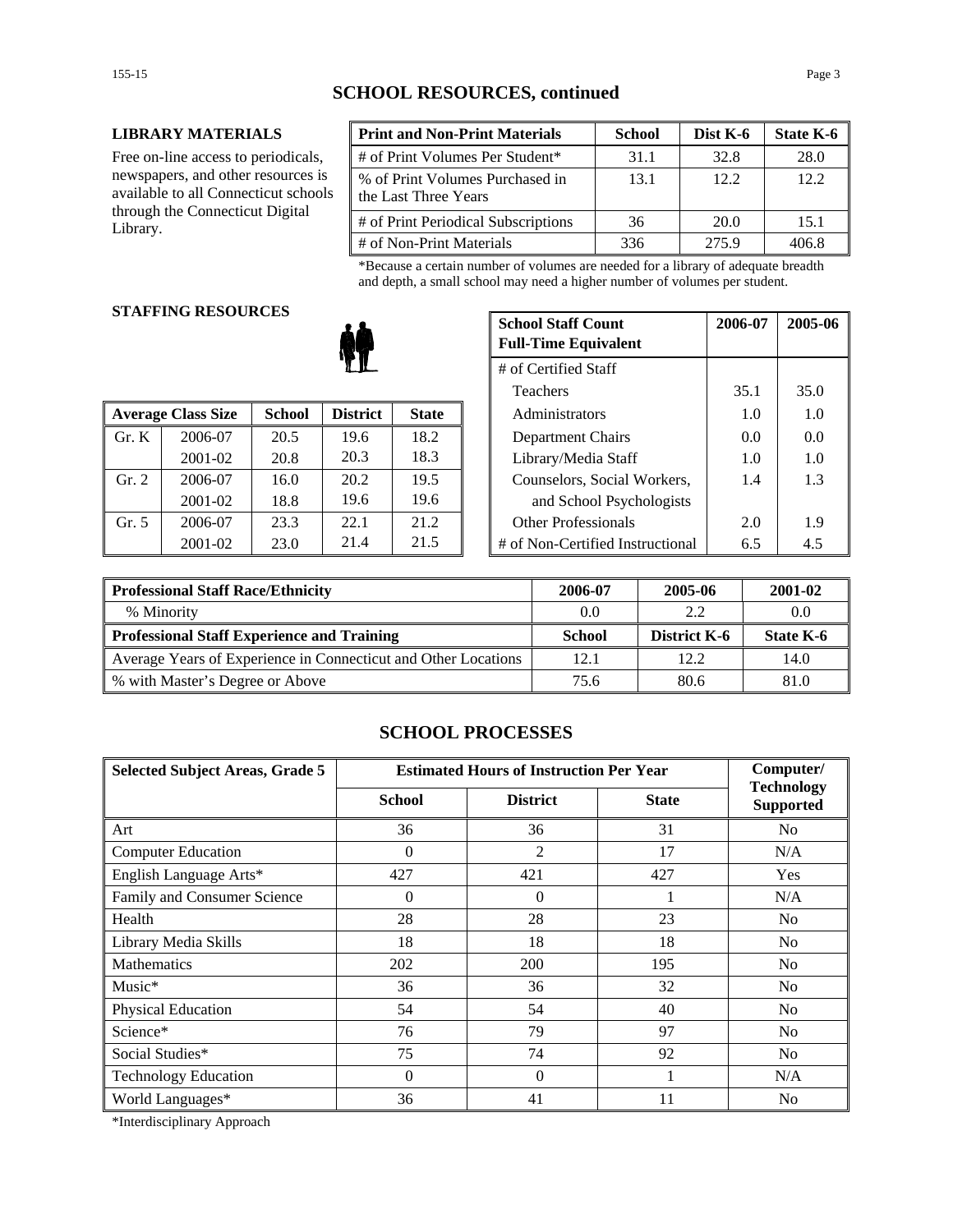## **SCHOOL PROCESSES, continued**

| <b>Types of Remedial Instructional Services</b><br><b>Provided to Students Lacking Basic Skills</b> | Available in<br><b>Mathematics</b> | Available in<br><b>Language Arts</b> |
|-----------------------------------------------------------------------------------------------------|------------------------------------|--------------------------------------|
| <b>Pull-Out Instruction</b>                                                                         | Yes                                | Yes                                  |
| In-Class Tutorial                                                                                   | Yes                                | Yes                                  |
| After School Program                                                                                | Yes                                | Yes                                  |
| Summer School (2006)                                                                                | Yes                                | Yes                                  |
| Other                                                                                               | N <sub>0</sub>                     | No                                   |

**World Language** Formal instruction (at least 1 hour per week) in a world language starts in grade 3 in this school. In Connecticut, 13.3% of K-6 schools have started world language instruction at this grade or earlier.

| <b>Student and Teacher Statistics</b>                                                    | <b>School</b> | District K-6 | State K-6 |
|------------------------------------------------------------------------------------------|---------------|--------------|-----------|
| % of Students Retained in Grade after 2005-06 School Year                                | 0.0           | 0.2          |           |
| Teacher Attendance, 2005-06: Average # of Days Absent Due<br>to Illness or Personal Time | 4.5           | 6.4          |           |
| % Certified Staff Assigned to Same School the Previous Year                              | 80.0          | 80.5         | 833       |

#### **HOME AND SCHOOL COMMUNICATION AND SUPPORT**

The following narrative was submitted by this school.

At Wolcott School, we are committed to supporting the family's role in the education of our students. Our school sends home a comprehensive bi-weekly newsletter. The newsletter contains important information about curriculum, child development and school events and activities. Also, our Home School Connection Committee of teachers and parents is working to create strategies that will strengthen the home school connection. Teachers have been given planning time to develop materials and resources that will support parents' efforts to work at home with their children on a variety of learning activities. These resources will be made available to parents via hard copy as well as through our school website. For example, we have already sent home a flyer containing curriculum information as well as a set of activities/games that will help parents promote the development of math computation skills with their children at home.

Our teachers use the school website to communicate important information to parents on a regular basis. Many teachers have developed classroom websites that include daily homework assignments, links to helpful internet web pages, and curriculum updates. All teacher e-mail addresses are published and parents are encouraged to communicate with teachers in this manner. Parents are also encouraged to call teachers using our voicemail system. Parent conferences are formally held twice a year and parents may request additional conferences as needed. We are aware of the importance of reaching out to parents who are not fluent in English. Toward this end, we are sponsoring specific events for these families. For example, this year we will host several pot luck dinners for these families. They are encouraged to bring foods representing their culture. At each event, the English for Speakers of Other Languages (ESOL) students will share their school accomplishments.

Our PTO is broad based and very involved with all aspects of our mission. The PTO funds enriching experiences for students at all grade levels. These include extracurricular and cultural programs as well as numerous volunteer opportunities. With the help of our parents, our school has created The Wolcott Children's Forest. The goals of this family-based project are to reclaim a forested area adjacent to the school while supporting the objectives of our science curriculum. All Children's Forest events promote student, parent and teacher cooperation to achieve these goals.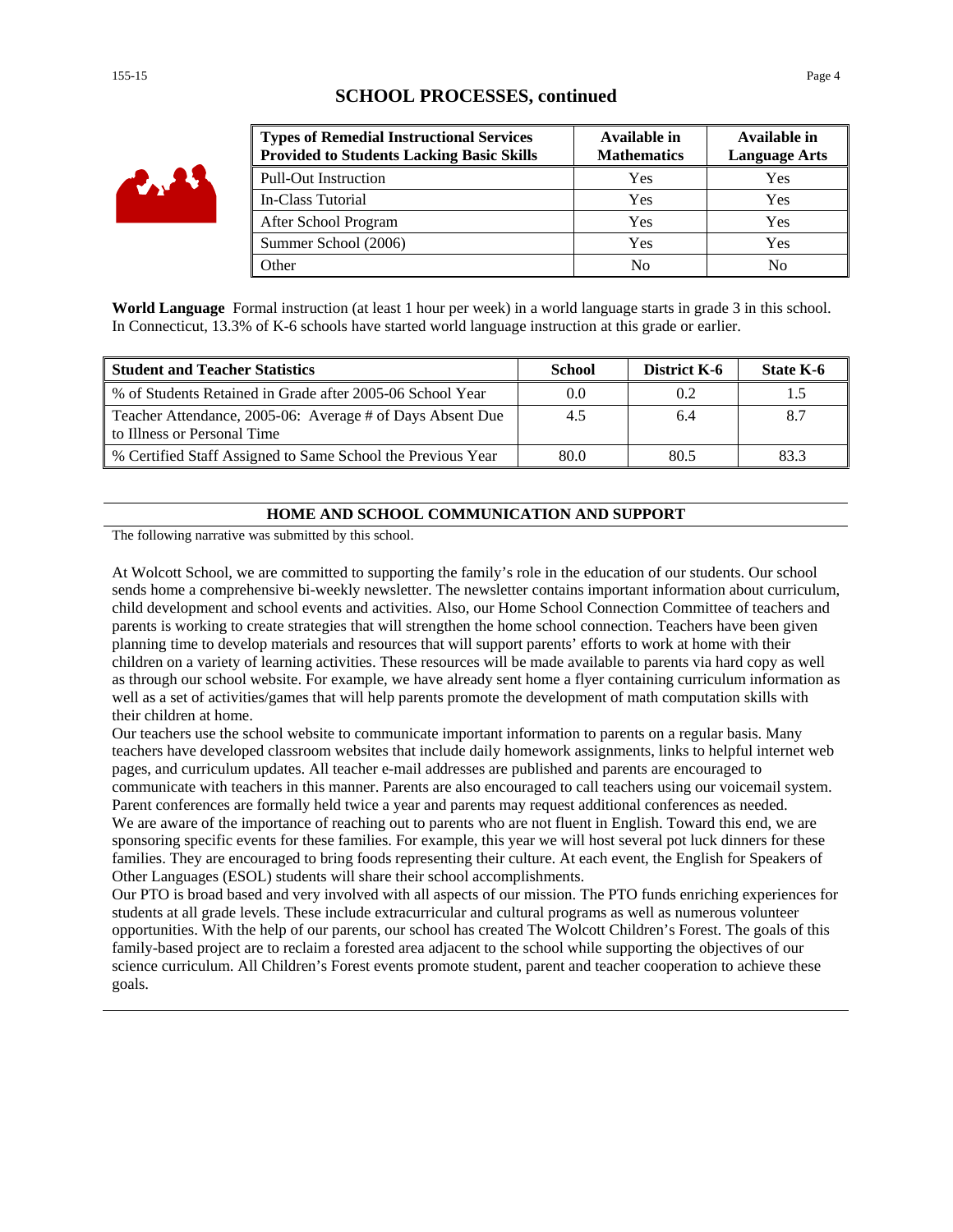### **STUDENT PERFORMANCE**

**Connecticut Mastery Test, Fourth Generation, % Meeting State Goal.** The Goal level is more demanding than the Proficient level, but not as high as the Advanced level, reported in the No Child Left Behind Report Cards.

| <b>Grade and CMT Subject</b> |                    | <b>School</b> | <b>District</b> | <b>State</b> | <b>Of All Schools in State</b> |           |
|------------------------------|--------------------|---------------|-----------------|--------------|--------------------------------|-----------|
| Area                         |                    |               |                 |              | Lowest $%$                     | Highest % |
| Grade 3                      | Reading            | 74.7          | 67.5            | 52.3         | 1.6                            | 92.6      |
|                              | Writing            | 86.3          | 72.6            | 60.8         | 0.0                            | 93.9      |
|                              | <b>Mathematics</b> | 89.5          | 71.5            | 59.4         | 0.0                            | 96.0      |
| Grade 4                      | Reading            | 52.6          | 65.9            | 57.0         | 0.0                            | 95.2      |
|                              | Writing            | 71.8          | 76.9            | 65.1         | 0.0                            | 96.8      |
|                              | <b>Mathematics</b> | 67.9          | 73.1            | 62.3         | 0.0                            | 100.0     |
| Grade 5                      | Reading            | 70.2          | 75.9            | 61.4         | 2.6                            | 98.7      |
|                              | Writing            | 78.7          | 77.8            | 64.6         | 2.3                            | 98.5      |
|                              | <b>Mathematics</b> | 76.6          | 78.8            | 66.0         | 4.5                            | 95.8      |
| Grade 6                      | Reading            | N/A           | N/A             | N/A          | N/A                            | N/A       |
|                              | Writing            | N/A           | N/A             | N/A          | N/A                            | N/A       |
|                              | <b>Mathematics</b> | N/A           | N/A             | N/A          | N/A                            | N/A       |



These results reflect the performance of students with scoreable tests who were enrolled in the district at the time of testing, regardless of the length of time they were enrolled in the district. Results for fewer than 20 students are not presented.

For more detailed CMT results, go to **www.ctreports**.

To see the NCLB Report Card for this school, go to **[www.sde.ct.gov](http://www.sde.ct.gov/)** and click on "No Child Left Behind."

| <b>Student Attendance</b>            | School | <b>District</b><br>K-6 | <b>State K-6</b> |  |
|--------------------------------------|--------|------------------------|------------------|--|
| 2006<br>$%$ on $\sqrt{ }$<br>October | 97.0   | $\Omega$<br>۰.,        | 96.3             |  |

| <b>Physical Fitness</b> | School | <b>District</b> | <b>State</b> | <b>Of All Schools in State</b> |              |
|-------------------------|--------|-----------------|--------------|--------------------------------|--------------|
| % Passing All 4 Tests   |        |                 |              | Lowest $\%$                    | Highest $\%$ |
| Grade 4                 | 12.0   | 40.0            | 33.5         | 0.0                            | 86.6         |
| Grade 6                 | N/A    | N/A             | N/A          | 0.0                            | 93.8         |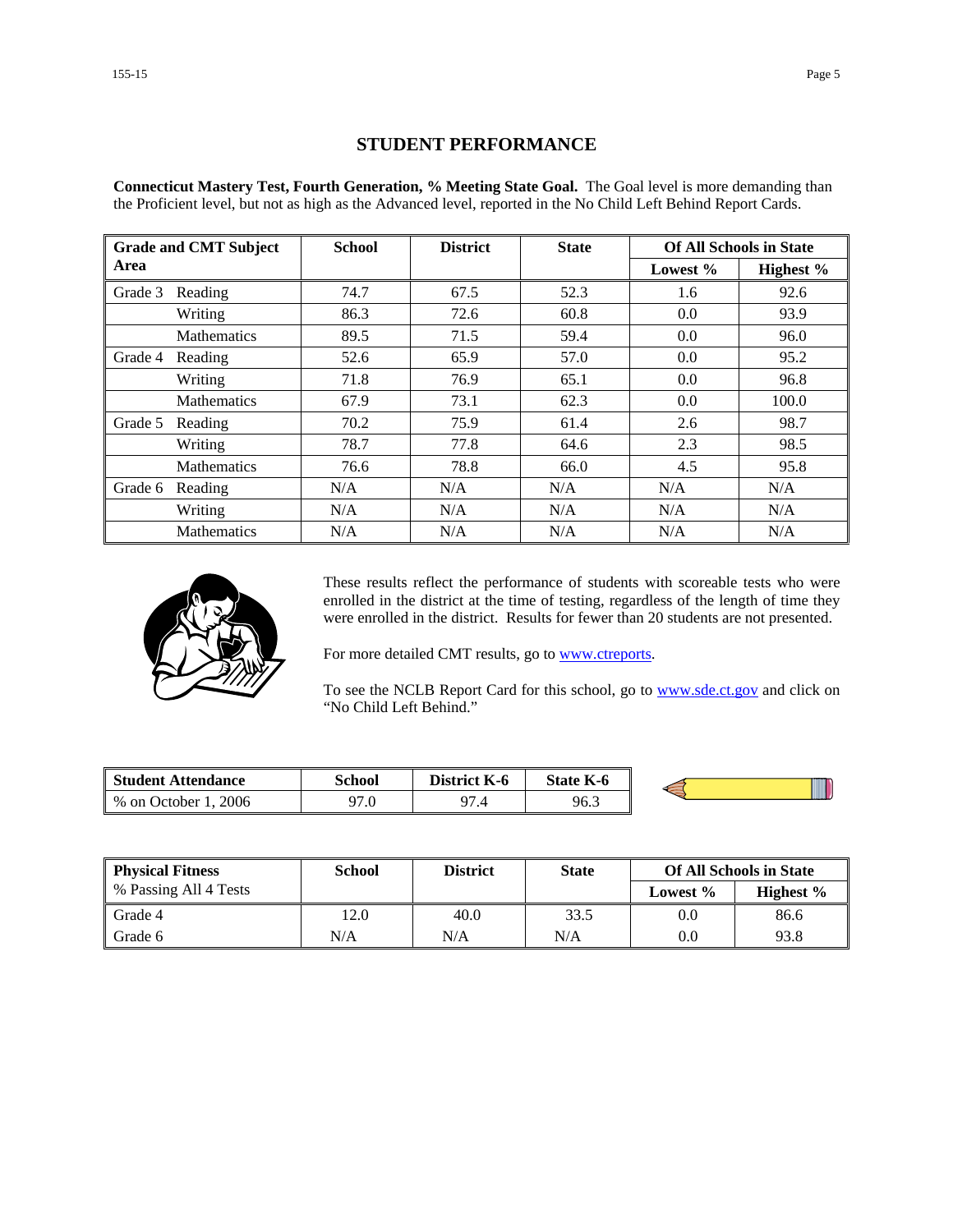The following narrative was submitted by this school.

The improvement of our school reading program is a continuous goal. This year, we are focusing on the home/school connection. Teams of teachers and parents have been given planning time to develop resources and materials that will be shared with parents. The addition of a full-time reading specialist will enable our school to accomplish this goal as well as refine the program of instruction and increase its effectiveness. We continue to develop our technology-based Wolcott Reading Framework. Teachers continuously edit and refine the reading framework at their grade level or by department. Teachers who are new to our school use the Reading Framework as a curriculum map to guide them through the planning of instruction.

Another continuous goal at Wolcott School is the improvement of our mathematics program. Last Spring, a committee of teachers and parents worked together to create a school wide math initiative called The Calculation Station. Each week, students are challenged to answer a developmentally appropriate math computation question. The Calculation Station encourages students to find unique solutions to mathematics problems. A competition-based component has been added to this activity at the upper grade levels. Each week, students who have demonstrated math competency are featured at our Friday Town Meeting.

In an effort to promote healthy lifestyle habits, a committee of parents, teachers and the school nurse has developed a comprehensive school health policy. The policy has been printed in brochure form and distributed to parents. The policy establishes guidelines for snacks that are sent to school, appropriate foods for birthday recognition, and books and websites parents may use as resources.

Finally, a survey of students revealed that they were concerned about bullying behaviors exhibited by some of their peers. Our Respect and Responsibility/Peer Mediation program has been designed to address this concern. Students may access the Peer Mediation Program to resolve a problem. They may access the Respect and Responsibility program to learn the skills that will help them deal with unsafe or unacceptable peer behavior.

#### **SUPPLEMENTAL SCHOOL INFORMATION**

The space below was optionally used by this school to describe aspects of the school not presented elsewhere in the profile.

This year, we received numerous grants from the Foundation for West Hartford Public Schools. These grants were submitted by individual teachers and were designed to enhance the instructional program across all academic areas. Specifically, through these grants we will be able to purchase non-fiction books, bring in master teachers and support a number of technology-based initiatives.

Kathleen Paquette, our Library/Media Specialist, was selected West Hartford Teacher of the Year for 2007-08. Mrs. Paquette is an innovative and dedicated professional. Her state-of-the-art library is filled with a wide variety of contemporary materials, including a Smartboard, 16 computers and over 15,000 books that align with the curriculum and/or children's varying abilities and interests.

Through a district wide grant, our school is able to offer Spanish language instruction to all students on a bi-weekly basis. Our Spanish language program has a dedicated classroom space. Teachers work cooperatively to integrate the Spanish language curriculum with the general academic curriculum.

This year, our school adopted a program designed to meet the needs of children with autism. The Applied Behavioral Analysis Program is a district wide program housed at our school and is a welcome addition.

Our comprehensive school website is located at "wolcottelementary.com." The website is a continuously evolving reflection of student achievement, helpful parent information and classroom-based web pages.

Our school offers a wide variety of extracurricular activities. These include: Student Council, BOPCO Primary Dance Company, The Student Editorial Board, Works of the Great Masters, Jazz Ensemble, Drum Choir, Music Composition and Runner's Club.

To view Strategic School Profiles on the internet, go to [www.sde.ct.gov](http://www.sde.ct.gov/) and click on Connecticut Education Data and Research. Additional education data are also available at this site. For the school/district website, see **www.whps.org/school/wolcott/index.htm**